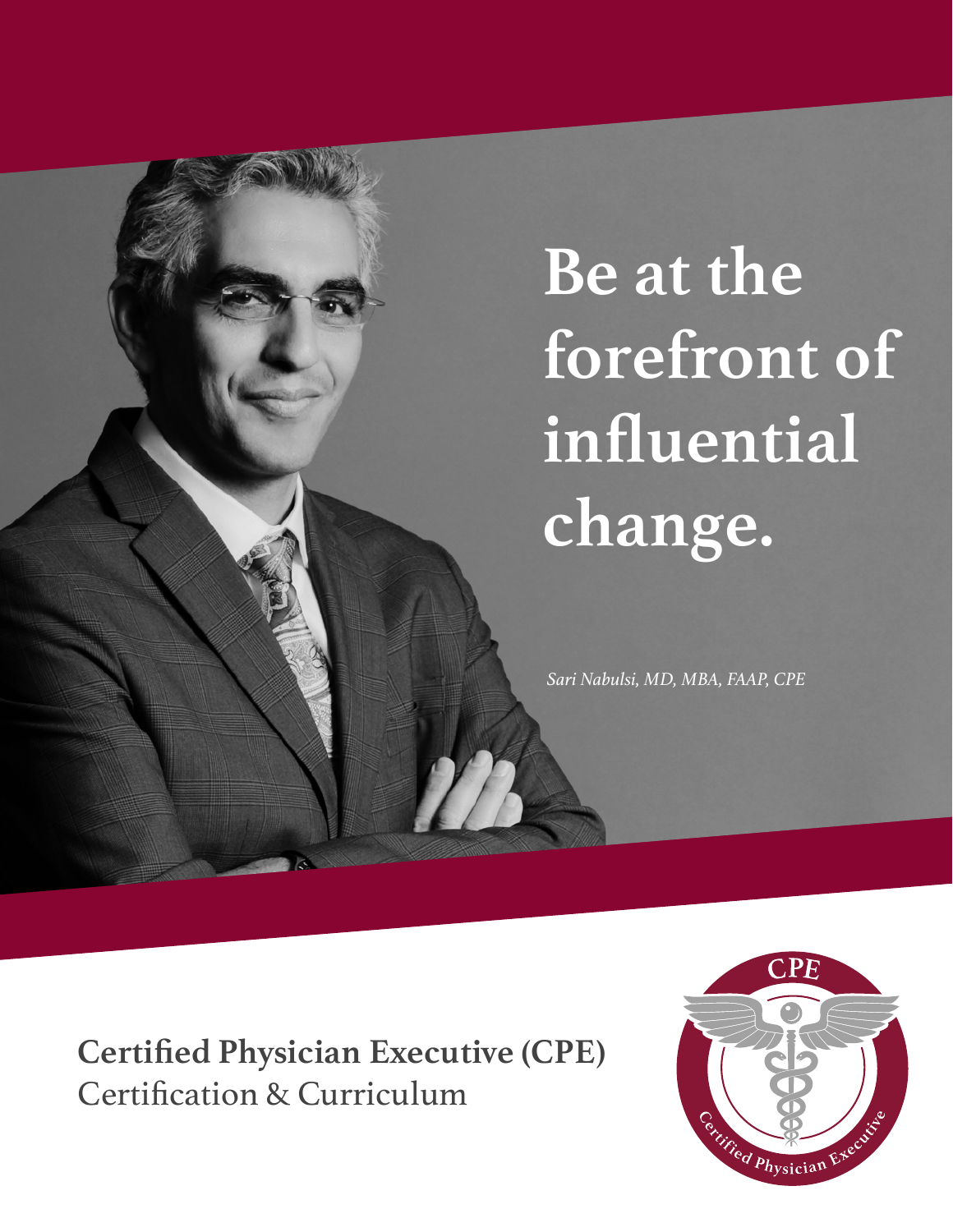**Congratulations** — you have decided to take the next step to building your future as a successful leader and have opportunity to be at the forefront of influential change. To be eligible for the [Capstone event,](https://www.physicianleaders.org/education/physicians/certified-physician-executive/capstone) the final step in earning your [CPE Credential,](https://www.physicianleaders.org/education/certified-physician-executive) you will need to complete the core and elective portions of the CPE curriculum where we have identified courses focused on management education. These courses will provide you with the knowledge, skills and core competencies in key areas to transition into a wide array of leadership roles.

#### New online courses are being developed and added quarterly. Visit **[physicianleaders.org/](https://shop.physicianleaders.org/pages/new-courses)new** to learn more. Explore our upcoming live events by visiting, **[physicianleaders.org/live](https://www.physicianleaders.org/about/calendar)**

ACCREDITATION: The American Association for Physician Leadership® is accredited by the Accreditation Council for Continuing Medical Education (ACCME) to provide continuing medical education for physicians. The activities listed above have been approved for AMA PRA Category 1 Credit™.

# **Start Planning Your Leadership Journey**

| CORE COURSES   14 courses totaling 128.5 CME hours                                                                                   | <b>FORMAT</b>         | <b>CME</b>     |  |
|--------------------------------------------------------------------------------------------------------------------------------------|-----------------------|----------------|--|
| <b>Fundamentals of Physician Leadership: Series</b><br>Communication (3.5), Finance (7), Influence (7), Quality (7), Negotiation (7) | Self-study            | 31.5           |  |
| <b>Managing Physician Performance</b>                                                                                                | Self-study            | 14             |  |
| <b>Science of High Reliability</b>                                                                                                   | Self-study            | 10             |  |
| <b>Essentials of Health Law</b>                                                                                                      | Self-study            | 8              |  |
| <b>Resolving Conflict</b>                                                                                                            | Self-study            | 7              |  |
| <b>Practical Principles of Change Management</b>                                                                                     | Self-study            | $\overline{2}$ |  |
| <b>Transforming Healthcare Through Quality Improvement</b>                                                                           | Facilitated (4 weeks) | 14             |  |
| <b>Financial Skills for Executive Decision Making</b>                                                                                | Facilitated (4 weeks) | 14             |  |
| Leading Innovation in Healthcare Organizations                                                                                       | Facilitated (4 weeks) | 14             |  |
| <b>Building a Path to Leadership Excellence</b>                                                                                      | Facilitated (4 weeks) | 14             |  |
| ELECTIVE COURSES   Minimum of 27 CME Hours                                                                                           |                       |                |  |
| <b>Advanced Financial Decision Making</b>                                                                                            | Self-study            | $\overline{7}$ |  |
| Assessing the Health of Your Organization                                                                                            | Self-study            | 3              |  |
| <b>Building and Leading Effective Teams</b>                                                                                          | Self-study            | 3.5            |  |
| <b>Building Physician Wellness</b>                                                                                                   | Self-study            | 3              |  |
| <b>Building Your Online Presence</b>                                                                                                 | Self-study            | 3              |  |
| <b>Create Systems for Quality</b>                                                                                                    | Self-study            | 3              |  |
| <b>Develop Effective Teams</b>                                                                                                       | Self-study            | 5              |  |
| Developing a Business Plan                                                                                                           | Self-study            | 5.5            |  |
| <b>Embracing Change</b>                                                                                                              | Self-study            | 3              |  |
| <b>Engaging Physicians for Results</b>                                                                                               | Self-study            | 3.5            |  |
| Establish a Just Culture                                                                                                             | Self-study            | $\overline{4}$ |  |
| <b>Ethical Challenges of Physician Leaders</b>                                                                                       | Self-study            | 5              |  |
| <b>Foundations of Financial Accounting</b>                                                                                           | Self-study            | 5              |  |
| <b>From Autonomy to Teamwork</b>                                                                                                     | Self-study            | $\overline{3}$ |  |
| <b>From Burnout to Bliss</b>                                                                                                         | Self-study            | 4              |  |
| Improving Communication and Feedback in Health Care Leadership                                                                       | Self-study            | 2.5            |  |

**[Integrated Health Systems: Drivers, Design and Strategy](https://shop.physicianleaders.org/collections/online-courses/products/integrated-health-systems-drivers-design-and-strategy) [Integrated Health Systems: Physician Engagement](https://shop.physicianleaders.org/collections/online-courses/products/integrated-health-systems-physician-engagement) [Interdisciplinary Relationship Management](https://shop.physicianleaders.org/collections/online-courses/products/interdisciplinary-relationship-management) [Leading and Managing Strategic Change](https://shop.physicianleaders.org/collections/online-courses/products/leading-and-managing-strategic-change) [Leading Complex Organizations](https://shop.physicianleaders.org/products/leading-complex-organizations) [Leading Innovation in Health Care Delivery](https://shop.physicianleaders.org/collections/online-courses/products/leading-innovation-in-health-care-delivery) [Leading Problem Solving](https://shop.physicianleaders.org/products/leading-problem-solving) [Leveraging the Clinical Team](https://shop.physicianleaders.org/collections/online-courses/products/leveraging-the-clinical-team) Managing Task Forces, Committees, and Work Groups [Mastering Physician Engagement](https://shop.physicianleaders.org/collections/online-courses/products/mastering-physician-engagement) [Optimizing Health IT for Improved Patient Safety](https://shop.physicianleaders.org/collections/online-courses/products/optimizing-health-it-for-improved-patient-safety) [Physician Career Advancement: Mastering Soft Skills](https://shop.physicianleaders.org/collections/online-courses/products/physician-career-advancement-mastering-soft-skills) [Population Health Essentials for Physician Leaders](https://shop.physicianleaders.org/collections/online-courses/products/population-health) [Practical Tools for Physician Self-Care](https://shop.physicianleaders.org/products/practical-tools-for-physician-self-care) [Present Like a Pro](https://shop.physicianleaders.org/collections/online-courses/products/present-like-a-pro) [Principles of Financial Decision Making](https://shop.physicianleaders.org/collections/online-courses/products/principles-of-financial-decision-making) [Proceed Until Apprehended](https://shop.physicianleaders.org/collections/online-courses/products/proceed-until-apprehended) Project Management Overview for Physician Lead [Quality and Safety for Physician Leaders](https://shop.physicianleaders.org/collections/online-courses/products/quality-and-safety-for-physician-leaders)  [Social Media for Physician Leaders](https://shop.physicianleaders.org/collections/online-courses/products/social-media-for-physician-leaders) [Strategic Decision Making](https://shop.physicianleaders.org/collections/online-courses/products/strategic-decision-making) [Strategic Planning](https://shop.physicianleaders.org/collections/online-courses/products/strategic-planning) [Strategic Thinking](https://shop.physicianleaders.org/collections/online-courses/products/strategic-thinking) [The CMIO CMO CIO Partnership](https://shop.physicianleaders.org/collections/online-courses/products/the-cmio-cmo-cio-partnership) [The Numbers a CEO Needs to Know](https://shop.physicianleaders.org/collections/online-courses/products/the-numbers-a-ceo-needs-to-know) [Transition from Management to Leadership](https://shop.physicianleaders.org/collections/online-courses/products/transition-from-management-to-leadership)**

#### **Ready to make a change?**

Visit us online to learn more, register for courses, or schedule a complimentary advising session with one of our education advisers. **[physicianleaders.org/start](https://www.physicianleaders.org/education/certified-physician-executive)** Or call to speak with an adviser: **(800) 562-8088**

**Self-Study** – Self-study courses are online, self-paced learning experiences that can be completed at your convenience. includes prerecorded video lectures, interviews, text, case studies, interactions, knowledge checks and assignments.

**Facilitated** – Facilitated courses are online synchronous and asynchronous, faculty-led learning experiences that last four weeks and encourage collaboration with classmates. Includes webinars, prerecorded lectures, text, asynchronous discussion, and assignments.

**Live** – Live courses are offered in-person, at AAPL institutes, where attendees receive faceto-face instruction from expert faculty members and is designed to be an interactive and engaging experience.

#### **ELECTIVE COURSES** | Continued

|         | <b>FORMAT</b> | <b>CME</b>              |
|---------|---------------|-------------------------|
|         | Self-study    | $\overline{4}$          |
| trategy |               |                         |
| t       | Self-study    | $\overline{4}$          |
|         | Self-study    | $\overline{\mathbf{4}}$ |
|         | Self-study    | 5.5                     |
|         | Self-study    | $\overline{4}$          |
|         | Self-study    | $\overline{2}$          |
|         | Self-study    | 3                       |
|         | Self-study    | $\overline{2}$          |
| oups    | Self-study    | 3                       |
|         | Self-study    | 5                       |
|         | Self-study    | $\overline{4}$          |
| cills   | Self-study    | 3                       |
| 'S      | Self-study    | 16                      |
|         | Self-study    | $\overline{4}$          |
|         | Self-study    | $\overline{4}$          |
|         | Self-study    | 3.5                     |
|         | Self-study    | $\overline{4}$          |
| lers    | Self-study    | $\overline{4}$          |
|         | Self-study    | 3.5                     |
|         | Self-study    | 2.5                     |
|         | Self-study    | $\overline{2}$          |
|         | Self-study    | $\overline{2}$          |
|         | Self-study    | $\overline{2}$          |
|         | Self-study    | 1.5                     |
|         | Self-study    | 5                       |
|         | Self-study    | 3                       |
|         |               |                         |